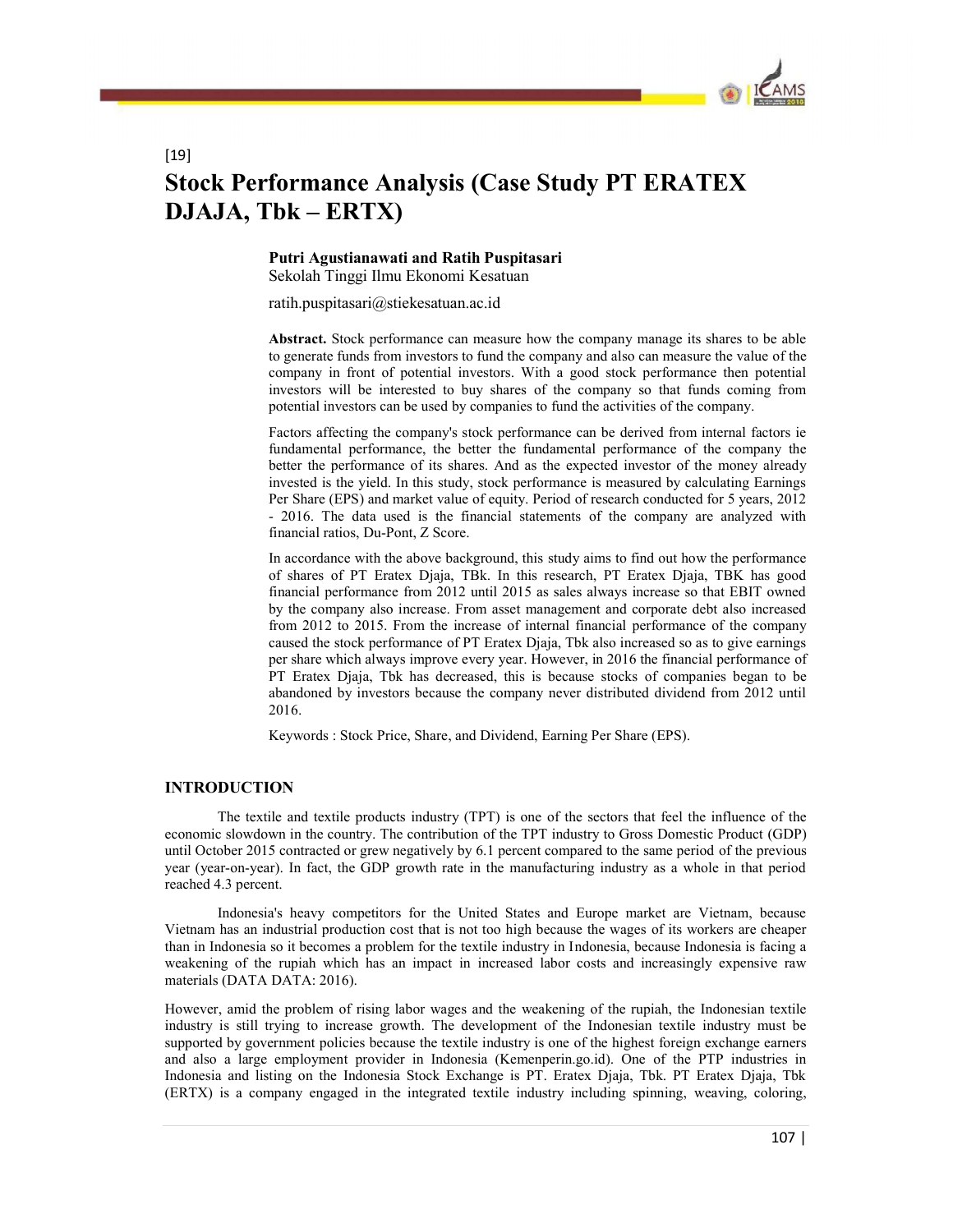

finishing, printing, apparel manufacturing, false twisting, and knitting, as well as selling and marketing its products at home and abroad. ERTX operated commercially in 1974 starting with the spinning and weaving division with finished products in the form of yarn and cotton fabric. In 1980, the garment division began and commercially operated a year later. In 2008, ERTX decided to stop the production of textiles, namely yarn and fabric. And since then ERTX has focused its production on apparel, with full orientation on export sales.

 ERTX operates a factory in Probolinggo, East Java and makes global brand clothing, including Polo RalphLauren, DKNY, Nautica etc. The product was made by 5,500 workers, of which 2,450 were permanent workers.

In 2017 ERTX received the Indonesia Best Issuer 2017 award, the Miscellaneous Industry category. 2017 Best Issuer is an appreciation given to public companies that have managed to maintain the level of stock trading activity well and are supported by the company's positive fundamental performance over the past three years.

ERTX listed part of its shares on the stock exchange in Indonesia on August 21, 1990, with a letter of approval from the Minister of Finance of the Republic of Indonesia No. SI-125 / SHM / MK.10 / 1990 dated July 14, 1990. And since 2000, all shares have been listed on the Jakarta Stock Exchange and Surabaya Stock Exchange (now the Indonesia Stock Exchange). ERTX obtained an effective statement from Bapepam-LK to conduct an ERTX Initial Public Offering (IPO) to the public totaling 6,139,750 with a nominal value of Rp1,000 per share with a bid price of Rp.7,750 per share.

# LITERATURE REVIEW

#### Shares

Shares are units of value or bookkeeping in various financial instruments that refer to the ownership portion of a company. By issuing shares, it is possible for companies that need long-term funding to sell interests in the stock business in return for cash. This is the main method to increase business capital in addition to issuing bonds. Shares are sold through the primary market (primary market) or secondary market (secondary market).

Understanding of shares according to experts:

According to Darmaji and Fakhruddin (2006: 178) as a sign of the participation or ownership of a person or entity in a limited company or individual. The form of shares is a piece of paper that explains that the owner of the paper is the owner of the company that issued the securities. The ownership portion is determined by the amount of investment invested in the company.

According to Sunariyah (2006: 126-127) securities issued by a company in the form Limited Liability Company (PT) or commonly called issuer. The shares state that the owner of the shares is also the owner of a portion of the company.

#### Shares Price

 The share price is the present value of the cash flow that will be received by the shareholders in the future. According to Anoraga (2001: 100) stock prices are money issued to obtain evidence of the ownership or ownership of a company. The stock price can also be interpreted as a price formed from the interaction of the sellers and buyers of shares that are motivated by their expectations of company profits, for that investor need information relating to the formation of these shares in making a decision to sell or buy shares.

Share prices are prices formed on the stock exchange. In general, the stock price is obtained to calculate the value of its shares. The farther the difference, then this reflects too little information flowing into the stock exchange. Then the stock price tends to be influenced by the psychological pressure of buyers and sellers. To prevent this, the company should at all times provide sufficient information to the stock exchange, as long as the information affects the stock market price. Efforts to include how to calculate the actual stock price have been carried out by each analysis in order to obtain a satisfactory level of profit. However, it is difficult for investors to continue if they beat the market and obtain a level of profit above normal. This is due to the existence of variables that affect the price of the stock. Actually the variables into a calculation model that can be used in owning which shares will be included in the portfolio.

According to Weston and Brigham (2001: 26), the factors that influence stock prices are :

1. Earnings per Share (Earning Per Share / EPS)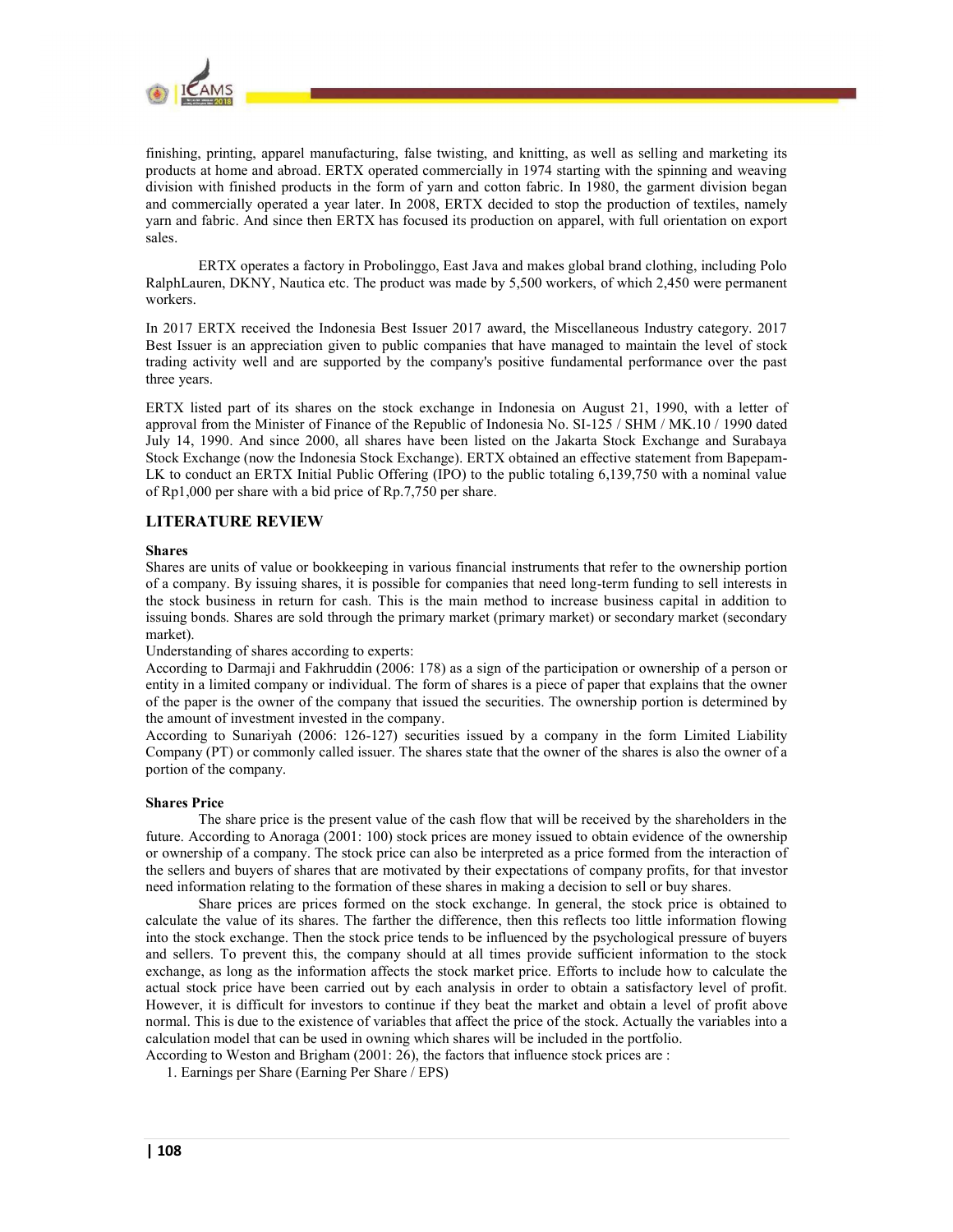

An investor who invests in a company will receive a return on the shares he owns. The higher the profit per share (EPS) given by the company will provide a pretty good return. This will encourage investors to make greater investments so that the company's stock price will increase.

2. Interest rate

- Interest rates can affect stock prices in a way:<br>a. Influencing competition in the capital market between stocks and bonds, if interest rates rise, investors will sell their shares to be exchanged for bonds. This will reduce the stock price. The opposite will also occur if the interest rate decreases.
- b. Influencing company profits, this happens because interest is a cost, the higher the interest rate, the lower the company's profit. Interest rates also affect economic activities that will also affect corporate profits.

1. Amount of cash Dividend Given

Dividend distribution policy can be divided into two, which is partly distributed in the form of dividends and partly set aside as retained earnings. As one of the factors that influence stock prices, the increase in dividend distribution is one way to increase the trust of shareholders because a large amount of dividends is what investors want so that the stock price rises.

2. Number of Profits Received by the Company

In general, investors invest in companies that have good profits because they show bright prospects so investors are interested in investing, which will affect the company's stock price.

3. Risks and Returns

If the level of risk and profit projection expected by the company increases, it will affect the company's stock price. Usually the higher the risk, the higher the rate of return of shares received.

#### Fundamental Analysis

Fundamental analysis is an analysis that studies matters relating to the financial condition of a company. Before conducting a fundamental analysis there is a top-down approach, which is to do some analysis, namely economic analysis and industry analysis.

Economic analysis is used to see several economic activities that affect a company's economic condition, such as GDP, inflation, interest rates, and exchange rates.

The industrial analysis is used to study the state of an industry and its relationship with other industries and identify similar industries that have the same potential in a particular industrial sector. Based on the size of industrial capital divided into two, namely: capital-intensive industries and labor-intensive industries. Capital-intensive industries are industries that are built with large amounts of capital for their operational and development activities. Labor-intensive industries are industries that are more focused on a large number of workers or workers in their construction and operation. The industry is also grouped based on growth industry, defensive industry, and cyclical industry. Growth industry is an industry that has a profit far higher than the industry average. The defensive industry is an industry that is not much affected by economic conditions. The cyclical industry is an industry that is very sensitive to changes in economic conditions.

#### Profitability Ratio

Profitability ratios are ratios that show the amount of profit obtained by a company in a given period, this ratio can be used to assess how efficiently the management of the company can find profits or profits in every sale made. This ratio is also a measure of the company's ability to utilize all of its funds to get maximum profit.

Profitability ratios consist of Gross Profit Margin, Net Profit Margin, Operating Return on Assets, Return On Assets, Return On Equity, and Operating Ratio.

#### Solvency Ratio

The solvability ratio is the ratio that shows the number of assets of a company funded by debt, which is to see how much the debt burden is borne by the company is compared to its assets. This ratio is a measure that shows the company's ability to pay all of its obligations. Companies with high solvency ratios have greater losses than companies that have a low solvency ratio.

Solvency ratio consists of Debt Ratio, Debt to Equity Ratio, Long-Term Debt to Equity Ratio, Times Interest Earned, Cash Flow to Interest Coverage, Cash Flow to Net Income, and Cash Return on Sales Ratio.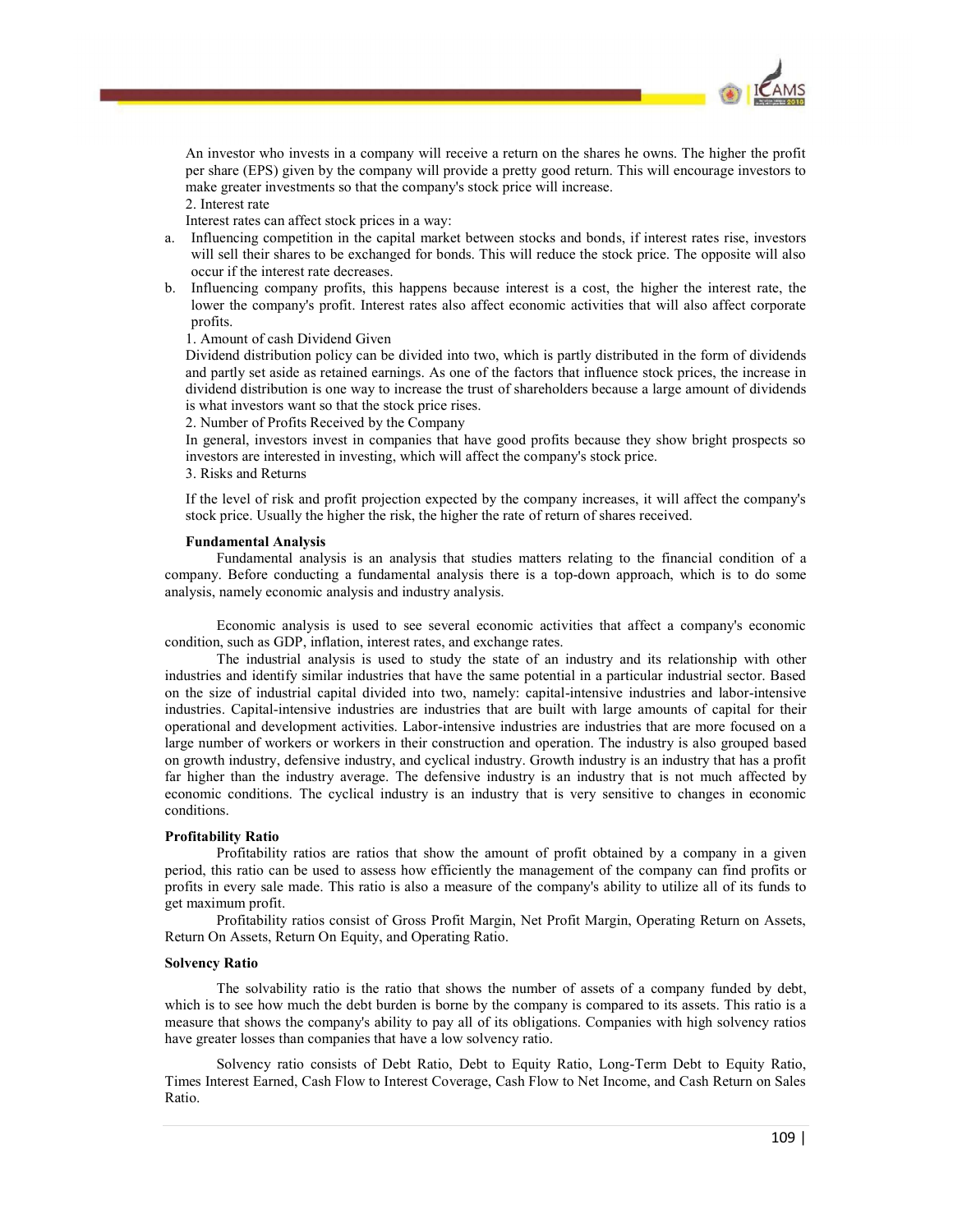

#### Market Ratio

The market ratio is a ratio that measures the expensive cheapness of a stock that is used to assist investors in finding shares that have a large potential dividend profit before investing in shares. The market ratio does not have a measure that shows the efficiency of the ratio and cannot reflect the overall financial performance of the company when viewed from the stock price or if used by the company management.

The market ratio consists of Earning Per Share, Price Earning Ratio, Price to Book Value, Dividend Yield, and Dividend Payout Ratio

#### Activity Ratio

The ratio used to measure the level of effectiveness of the use of assets or assets of the company, how far the assets of the company are financed by debt or financed by outside parties, both investors and banks.

Activity ratios consist of Total Assets Turnover (TATO), Receivable Turnover, Average Collection Period, Inventory Turnover, Working Capital Turnover (WCTO), Fixed Asset Turnover (FATO), Current Assets Turnover (CATO).

#### Technical Analysis

Analisa teknikal adalah analisa yang dilakukan untuk melihat dan memprediksi pergerakan harga dan trend pasar dimasa depan dengan study grafik historis dengan mempertimbangkan harga instrumen dan volume harga. Analisa teknikal juga dapat membantu untuk para investor menentukan kapan untuk dilakukan jual maupun beli.

Analisa teknikal dapat dilakukan dengan dua pendekatan, yaitu : analisa teknikal klasik dan analisa teknikal modern. Analisa teknikal klasik melihat pergerakan harga yang diprediksi berdasarkan

interprestasi subyektif individu dengan melihat pola yang terbentuk. Analisa teknikal modern melihat pergerakan harga yang diprediksi dengan menggunakan indikator yang dibangun dari rumusan matematika tertentu.

#### RESEARCH METHOD

# The Types and Source of Data

The type of data used in this study is secondary data, namely data obtained from various sources related to research. The data needed in this study were obtained from financial statements that have been listed on the Indonesia Stock Exchange according to IDX.

Data collection methods in this study use library study methods and observation studies.

Quantitative research is a research method that places more emphasis on objective measurement aspects of social phenomena. Every social phenomenon is described in several components of problems, variables, and indicators. The purpose of this quantitative research is to develop and use mathematical models, theories or hypotheses related to natural phenomena. Descriptive method is a method of research in examining the status of a group of people, an object, a system of thought, conditions, or a class of current events. The purpose of this descriptive study is to make a systematic, factual and accurate description, description, or painting of the facts, nature, and relationships between the phenomena being investigated.

In this study, several ratios were used to find out the financial condition of the company, namely PT Eratex Djaja, Tbk in the study period. Some of the ratios used in this study are Debt to Equity Ratio (DER), Price Earning Ratio (PER), Earning Per Share (EPS), Time Interest Earned (TIE) and Return on Equity (ROE).

# Financial Ratios

# Earning Per Share

This ratio is used to measure the level of profit of the company. This value will be compared with the value in the same quarter of the previous year to illustrate the growth of the company's profit level. The results of this ratio calculation can be used to estimate the increase or decrease in the stock price of a company on the stock exchange.

$$
EPS = \frac{NET\,PROFIT}{NUMBER\,OF\,SHARES\,OUTSTANDING}
$$

If EPS increases, the profit gained by investors per share is greater and vice versa. Because if EPS increases, it means that the company is able to generate an increase in net profit so that investors will get greater profit per share.

#### Price Earning Ratio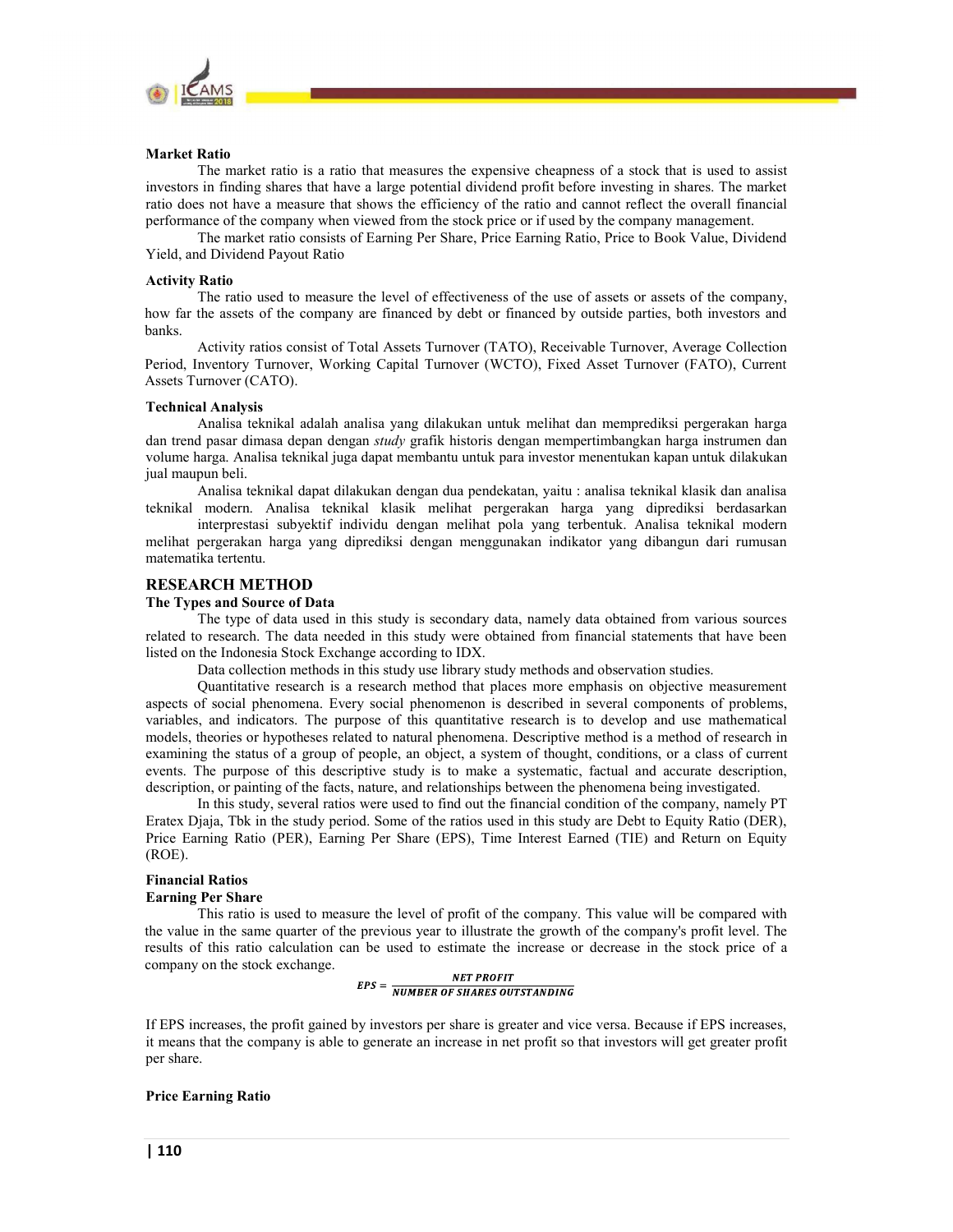

This ratio is the main tool to calculate the share price of a company compared to the company's income. This ratio indicates how much investors are willing to pay every rupiah for the company's income. In general, investors prefer to choose with a low  $P / E$  ratio. Because of the lower the  $P / E$  ratio of a stock, the cheaper the stock.

$$
P.E \, RATIO = \frac{share \, price}{EPS}
$$

#### Return On Equity

Return On Equity (ROE) is a ratio that shows the company's ability to generate net income by using its own capital and generate net income that is available to owners or investors. ROE is very dependent on the size of the company, for example for a small company, it has a relatively small capital, so the ROE is small, and vice versa for large companies.

ROE describes what percentage of net income when measured by own capital. The higher this ratio the better because it means the position of the owner is getting stronger and the lower this ratio means the position of the owner is getting weaker.

$$
ROE = \frac{NET \, PROFIT}{EQUITY}
$$

ROE calculation results approaching 1 shows the more effective and efficient use of the company's equity to generate income, and vice versa if ROE is close to 0 means that the company is unable to efficiently manage available capital to generate income.

#### Debt to Equity Ratio

Debt to Equity Ratio is an indicator of a company's ability to repay loans from outside parties and is a ratio that interprets the expenditure of companies funded by outside loans. Investors and analysts often use this ratio to find out how much capital debt is from outside the company when compared to money-valued assets owned by shareholders or companies. If the DER value is higher then it can be assumed that the company has a higher risk of being able to pay off its short-term debt.

$$
DER = \frac{TOTAL\ DEF}{TOTAL\ EQUITY}
$$

#### Time Interest Earned

Time Interest Earned (TIE) is the ratio used to see the ability of a company to pay interest and debt. The greater TIE ratio means that EBIT owned by the company is greater than the interest expense that must be paid. So that the company is able to cover the interest expense with EBIT owned.

$$
TIE = \frac{EBIT}{INTEREST}
$$

#### Analysis of Du Pont

Du Pont's analysis is ratio analysis that focuses analysis on how to increase ROE or Return on Equity. Du Pont's analysis says that the higher the ROE, the better the shareholders. As per the Du Pont approach, ROE = ROA x Equity Multiplier. ROA or ROI shows the ratio between profit after tax and total assets, the multiplier shows the ratio between total assets and equity. The more debt used, the greater the equity multiplier.

#### Analysis of Altman Z Score

Bankruptcy prediction analysis is an analysis that can help a company to anticipate the possibility that the company will experience bankruptcy caused by financial problems. The Z-score method (Altman) is a score that is determined from the standard count of times the financial ratios that will indicate the level of probability of corporate bankruptcy (Supardi, 2003: 73). Altman found five types of financial ratios that can be combined to see the difference between a bankrupt and a non-bankrupt company. Z-score (Altman) is determined using the following formula proposed by Darsono, et al (2004: 105).

 $Z = 1,2$  (WCTA) + 1,4 (RETA) + 3,3 (EBITDA) + 0,6 (MVEBVL) + 1 (STA)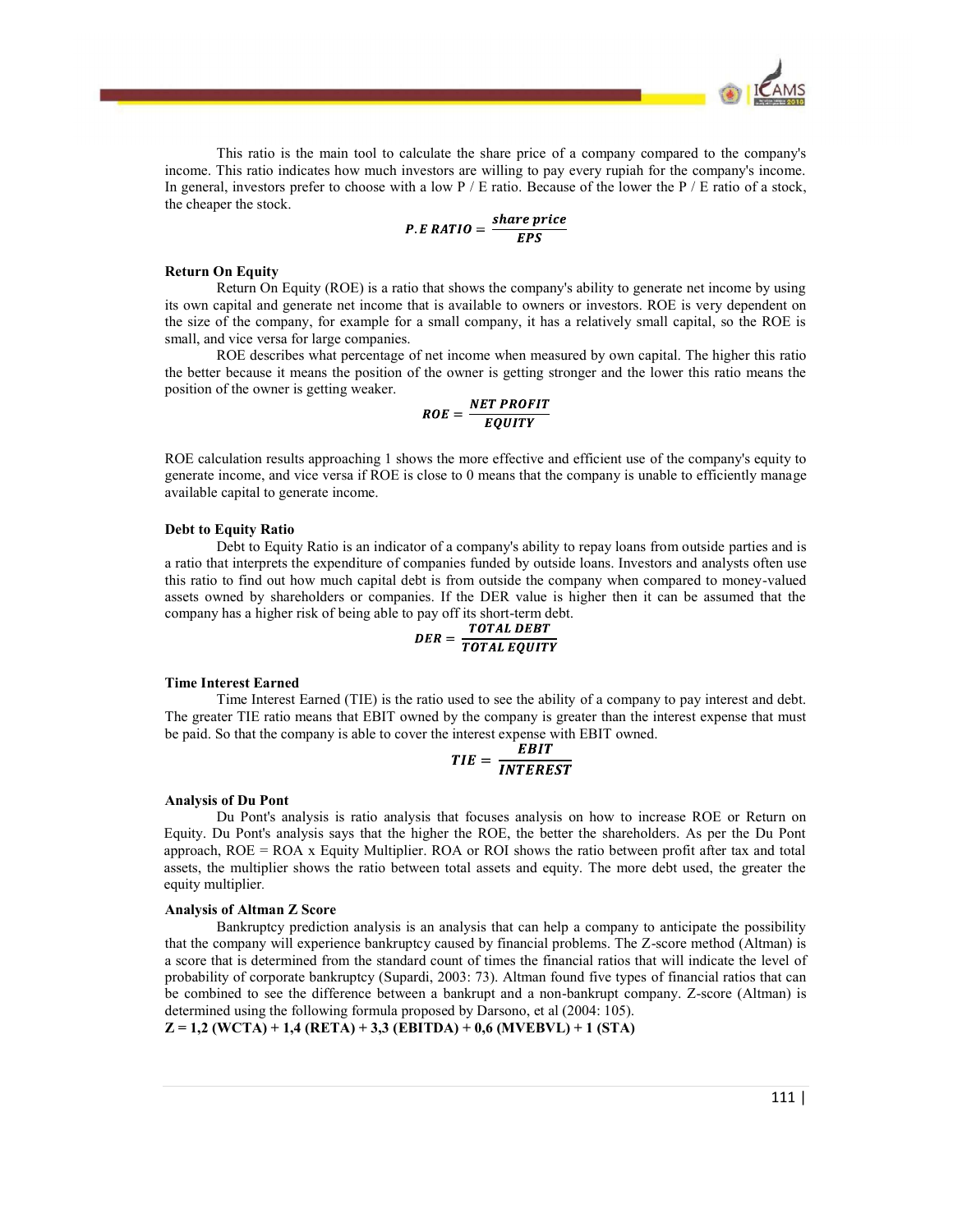

If the calculation of the Z-Score method has been carried out with a series of financial ratios which are included in a food discriminant equation it will produce a certain number or score. This number has certain explanations or achievements. In this model companies that have a Z score of> 2.99 are classified as healthy companies, while companies that have Z <1.81 are classified as potential bankrupt companies. Furthermore, scores between 1.81 to 2.99 are classified as gray area companies or gray areas (Muslich, 2000: 60)

# RESULTS AND DISCUSSION Efficiency Analysis

#### Performance of Hpp to the sales

 Based on the analysis carried out, it can be seen that the performance of the HPP towards the sale of PT Eratex Djaja, Tbk is seen in every year not experiencing a significant increase or decrease and not much different from the average textile sub-sector, but in 2015 the average sub-sector experienced an increase which is quite significant at 51% while for ERTX it decreased by 2% from the previous year. This trend shows that ERTX is already efficient in suppressing HPP compared to other textile sub-sectors. This performance shows the company's efforts in efficiency by developing technology in the production process and improving its workforce skills have been successful.

#### Performance of Operational Expenses to the Sales

 Based on the analysis carried out, it can be seen that the operational cost performance against the sale of PT Eratex Djaja, Tbk shows a downward trend while the average textile sub-sector shows an increasing trend. In 2015 the average sub-sector experienced an increase of 2% and for ERTX it decreased by 1% from the previous year. Operational cost performance against sales shows how companies reduce operating costs to make sales. In this graph shows that ERTX is good enough to streamline operational costs to improve the performance of Europe which is supported by performance improvements made by management. Some performance improvements made by management are to improve the quality of human resources. the better quality of human resources can increase high productivity. because high productivity will reduce production costs, shorter production deadlines, and deliver products on time.

#### Performance of Current Assets to Current Debt

 Based on the analysis conducted it can be seen that the performance of current assets against a current debt of PT Eratex Djaja, Tbk with the average textile sub-sector. Current debt performance with current assets shows how the current assets owned by the company to pay the company's current debt. For ERTX and the average subsector shows an increasing trend, but the ERTX trend is higher than the average textile sub-sector. This shows that the current assets owned by ERTX are able to cover the company's current debt. It can be seen that in 2015 and 2016 ERTX experienced an increase while the average subsector experienced a decline in 2015 and an increase in 2016. The increase in ERTX in 2015 was 26% and 1% in 2016, while for the average textile sub-sector in 2015 decreased by 3% and in 2016 increased by 4%.

#### Performance of Gross Profit Margin (GPM)

 Based on the analysis carried out, it can be seen that Gross Profit Margin ERTX shows an increasing trend while the average textile sub-sector shows a downward trend. This ratio shows a gross profit that can be generated from company sales. This shows that the gross profit generated by ERTX is better compared to the average of the textile sub-sector. It was seen that in 2015 ERTX experienced an increase of 2% while the average textile sub-sector experienced a decrease of 20%.

#### Performance of Operating Profit Margin (OPM)

 Based on the analysis carried out it can be seen that ERTX Operating Profit Margin shows an increasing trend while the average textile sub-sector shows a downward trend. This ratio shows EBIT that can be generated from company sales. As in 2015, ERTX was able to increase EBIT by 3% while the average subsector decreased by 57% from the previous year. So the trend above shows that with the increase in ERTX sales it can also increase the company's EBIT.

#### Performance of Net Profit Margin (NPM)

 Based on the analysis carried out, it can be seen that the Net Profit Margin ERTX shows an increasing trend while the average textile sub-sector shows a downward trend. This ratio shows net income that can be generated from the company's sales. As in 2015, ERTX was able to increase net income by 2% while the average subsector decreased by 40% from the previous year. So the trend above shows that with the increase in ERTX sales, it can also increase the company's net profit.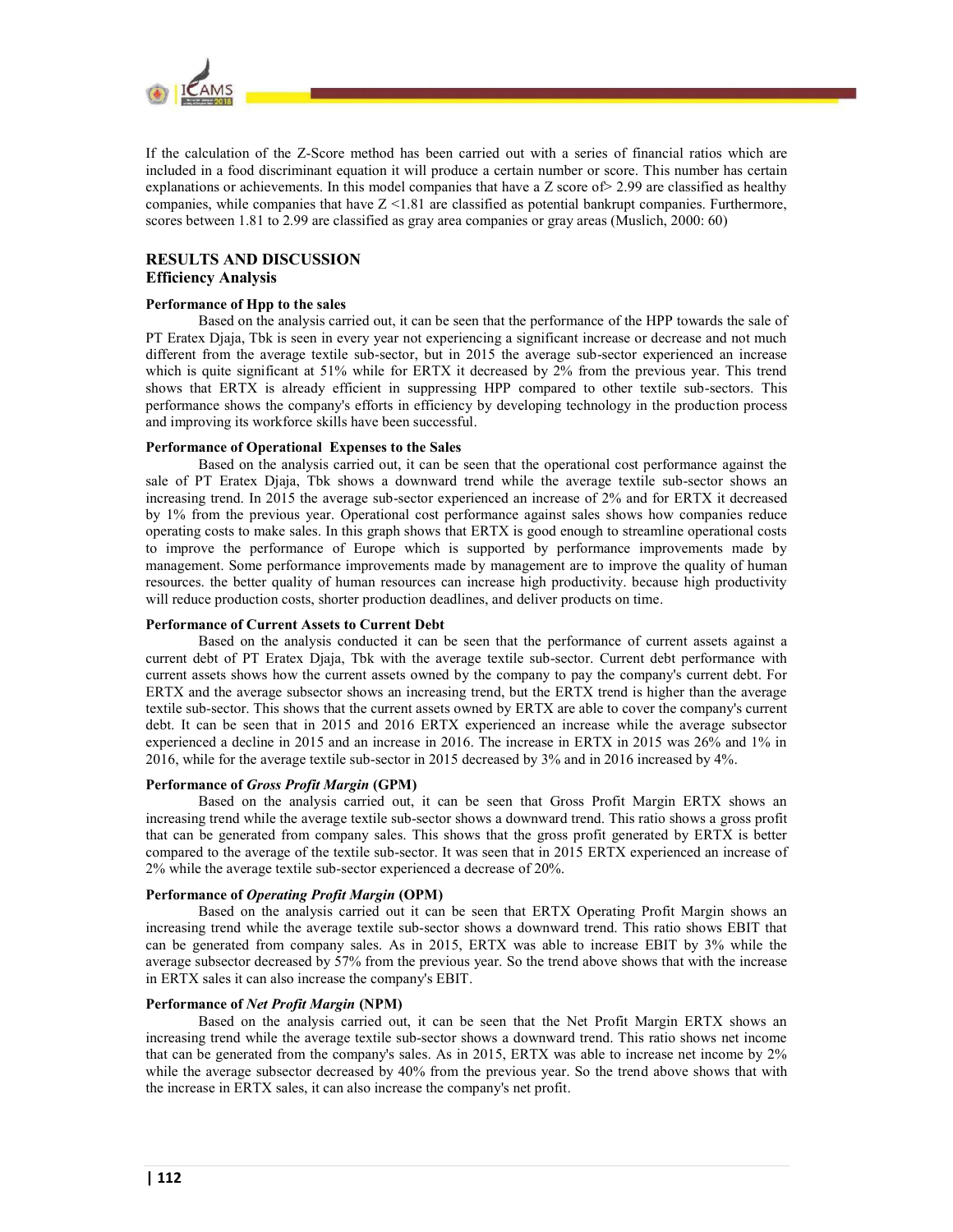

#### Analysis of Assets Management

#### Performance of Total Aset Turnover (TATO)

 Based on the analysis carried out it can be seen that the performance of PT Eratex Djaja's Total Asset Turnover, Tbk shows an increasing trend while the average textile sub-sector shows a downward trend. This shows that ERTX is already efficient in using all assets owned by the company in generating sales.

#### Performance of Fixed Aset Turnover (FATO)

 Based on the analysis carried out it can be seen that the performance of PT Eratex Djaja's Fixed Asset Turnover, Tbk shows an increasing trend while for the average textile sub-sector shows a downward trend. This shows that ERTX is already efficient in using fixed assets owned by the company in generating sales.

For the ratio of activity in asset management, namely FATO, TATO, and CATO. The company is above the average textile sub-sector, this shows that ERTX is already efficient in operating its assets. so that assets owned by the company can increase company sales. This shows that the technology development carried out by ERTX provides good results so that it can support the company's operational activities so that it can increase sales.

# Analysis of Financing Policy

#### Performance of Sales to the Long-Term Debt

 Based on the analysis conducted it can be seen that the performance of PT Eratex Djaja, Tbk shows an increasing trend while for the average textile sub-sector shows a downward trend. This trend shows that ERTX is able to manage its long-term debt to increase company sales, and shows that the debt owned by the company is used indeed for sales improvement activities such as developing technology and training in its human resources.

#### Performance of EBIT to the Long-Term Debt

 Based on the analysis carried out, it can be seen that the ERTX performance shows an increasing trend while the average sub-sector shows a downward trend. In 2015 it can be seen that there was an increase of 19% while the average subsector experienced a decline of 39%. This shows that the long-term debt owned by ERTX companies is able to drive the company's EBIT increase.

#### Performance of EBIT to Equity

 Based on the analysis carried out, it can be seen that ERTX's performance shows an increasing trend while the average subsector shows a downward trend, it can be seen that in 2015 ERTX experienced an increase of 7% while the average sub-sector decreased by 86%. This shows that EBIT generated by ERTX is able to increase the equity of the company.

# Analysis of the Performance of Shares

#### Value of Equity Market

 The equity market value is the number of ordinary shares outstanding multiplied by the stock price. For ERTX shows a downward trend and far from the average textile sub-sector while for the average textile sub-sector shows an increasing trend. This trend shows that the performance of ERTX shares is still not good compared to the average textile sub-sector. The outstanding shares for ERTX are still less than the average textile sub-sector and show that ERTX shares have not been able to attract investors. The lack of investor interest in ERTX was due to the fact that ERTX had not distributed dividends in the past 5 years. This is because the EAT generated by ERTX is entered into retained earnings to be used as business capital, this can be seen by the increase in fixed assets owned by the company. Some of the facilities owned by Eratex are the internal division of laundry, a large garment washing area, garment dying facilities that are still rare in Indonesia, pattern making and design using computerized systems, use of auto cutter machines, automatic sewing machines, and blower machines that make products so it's ready for packing without having to manually iron it again.

#### Earning Per Share (EPS)

 Based on the analysis carried out, it can be seen that the performance of the ERTX EPS Trend shows an increasing trend compared to the average textile sub-sector. It can be seen in 2015 ERTX showed an increase of \$ 0.0118 while the similar industry average showed a decrease of \$ 0.0386. This shows that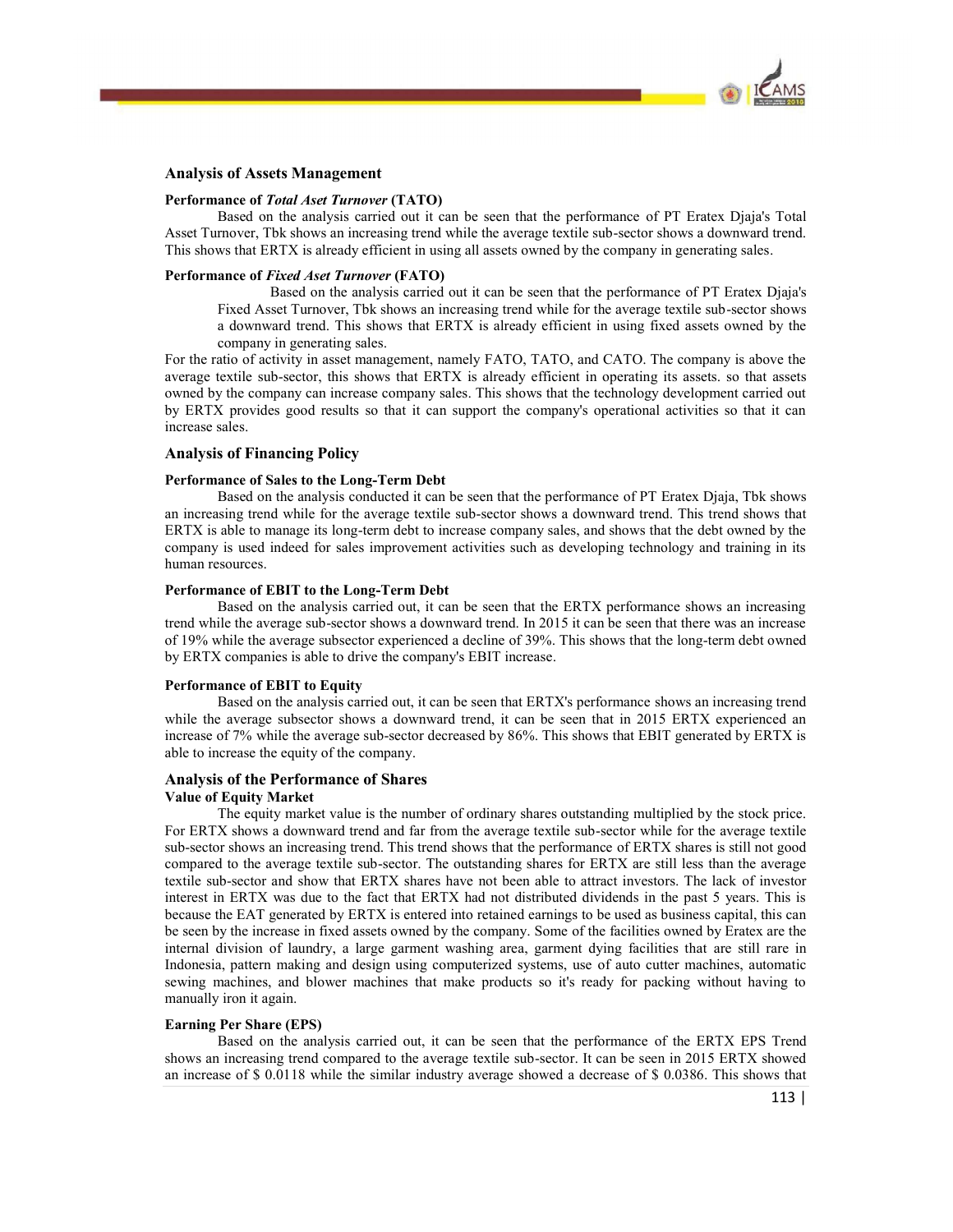

the profits provided by ERTX for investors always increase every year, but from 2012 to 2016 ERTX has never distributed dividends to its investors.

#### Analysis of Du Pont Return On Equity (ROE)

# Based on the analysis carried out, it can be seen that the Return On Equity trend is shown by ERTX always increases every year, but for the average textile, sub-sector shows a downward trend. For 2015 ERTX showed an increase of 3% while for the average textiles sub-sector showed a downward trend of 6%. The ROI ratio analysis used in this graph uses the Du Pont system. ROI shows the company's ability to generate

profits using assets owned. So this graph shows that ERTX is already efficient in using assets to increase sales.

# Return On Investment (ROI)

Based on the analysis carried out, it can be seen that the Return On Investment trend is shown by ERTX always increases every year, but for the average textile, sub-sector shows a downward trend. For 2015 ERTX showed an increase of 7% while for the average textiles sub-sector showed a downward trend of 30%. The ROE ratio analysis used in this graph uses the Du Pont system. ROE shows the company's ability to generate profits using equity or investment from the company's shareholders. So this graph shows that ERTX is already efficient in using the money investors have given in generating the company's net income.

# CONCLUSION AND SUGGESTION

# Conclusion

This research was conducted to find out how the performance of PT Eratex Djaja, Tbk shares are listed on the Indonesia Stock Exchange (IDX). Based on the results and discussions that have been carried out in the previous chapter, the authors can conclude the following:

- 1. The company's profitability, namely sales performance, HPP, EBIT, operating expenses and gross profit have shown good performance during the research year, namely from 2012 to 2016. In each year the company is able to suppress HPP, so that with increased sales coupled with increased HPP but the resulting EBIT is higher than the increase in EBIT. Likewise, the operating expenses that were successfully suppressed by the company so that the gross profit generated also increased and the increase was greater than the operating expenses.
- 2. Asset management conducted by the company also shows good performance, this can be seen from the technology development carried out by the company in supporting operations and increasing sales, especially in export sales. Although initially the company had to spend a large amount of money it can be seen from the sales made every year, it increases and the operational costs can be reduced every year.
- 3. The management of corporate funding is quite good compared to the average of similar industries. Management of short-term debt and long-term debt carried out by the company is used in accordance with its use. Such as short-term debt that is used for daily operational activities while for long-term debt is used for investment activities, such as the procurement of machines that support production operations. Because the debt received by the company is used according to its provisions so that the proceeds of the sales made by the company are able to cover the debts.
- 4. For stock performance is a poor performance compared to the average textile sub-sector, because the shares owned by PT Eratex Djaja, Tbk is still not able to attract investors. It can be seen in the graph of the equity and EPS market values in the previous chapter shows that the equity market value of PT Eratex is still far below the average of the textile sub-sector, this is because in the 5 years of research it has never distributed dividends for its investors, even in 2016 the company did stock split corporate action. For EPS shows a good performance that is every year the profit that can be given to investors shows an increasing trend, but the profit is not distributed to investors.

#### Suggestion

Based on the results of the discussion and conclusions that have been discussed previously, the suggestions that the writer can give to the company and potential investors are as follows:

#### 1. For the Company

Stock performance is supported by several indicators namely equity market value, share price, Earning Per Share (EPS) and dividend, to attract investor interest, the company must be able to maximize the funds that have been provided by investors, one of which is by providing dividends. Management's internal performance has been very good, but for stock performance must be improved again, especially